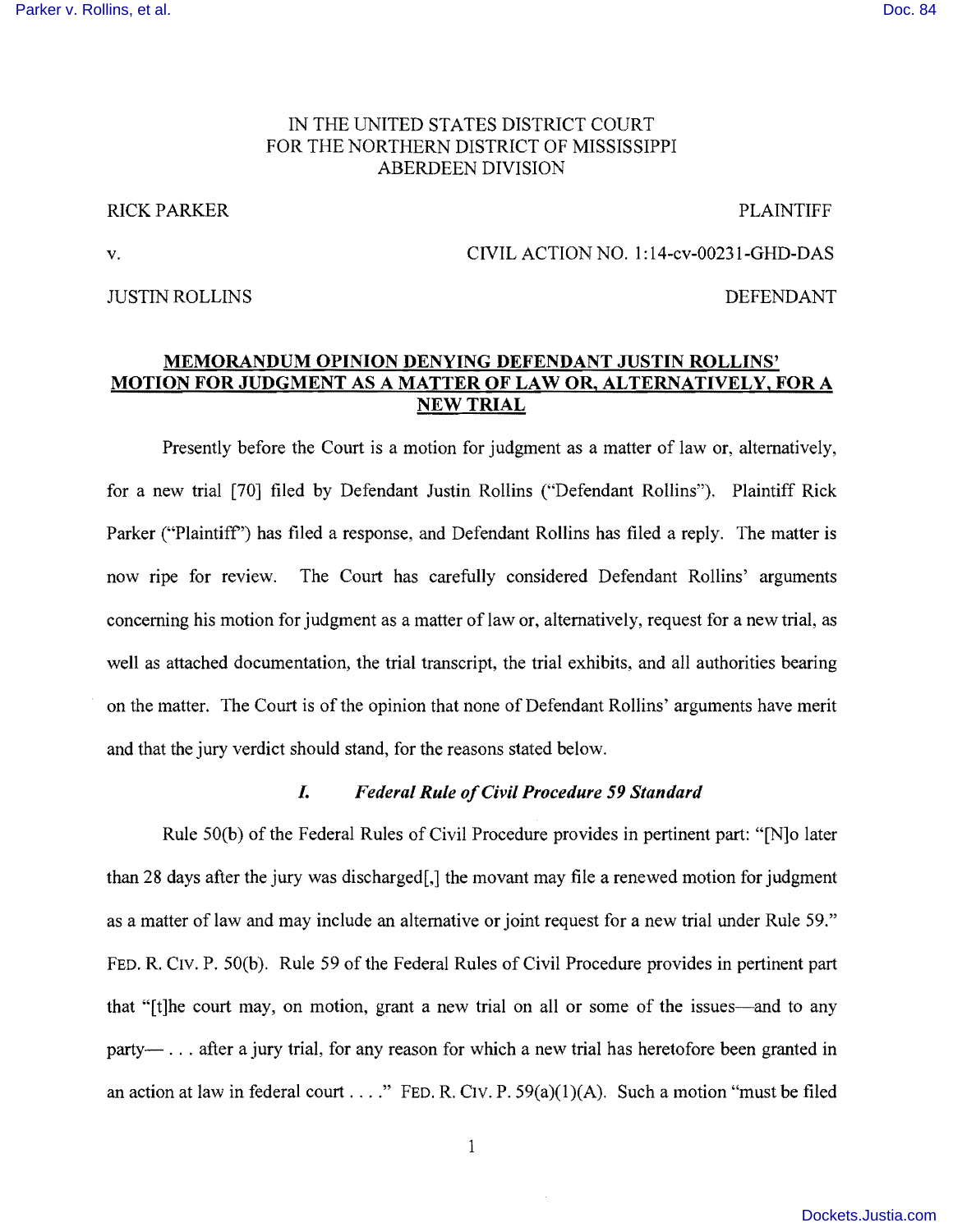no later than 28 days after the entry of judgment." FED. R. CIV. P. 59(b). Because the instant motion for a new trial was filed within 28 days of the entry of judgment, it shall be construed as a Rule 59 motion. *See, e.g., KomolaJe* v. *Dewease,* 87 F. App'x 385, 2004 WL 304198, at \*1 (5th Cir. 2004) (per curiam) (citing *Teal* v. *Eagle Fleet, Inc.,* 933 F.2d 34 I, 347 n.3 (5th Cir. 1991) (post-judgment motion for new trial and/or for relief from judgment was properly considered under Rule 59 because it was filed within the requisite Rule 59 time period)).

"A district court has discretion to grant a new trial under Rule 59(a) of the Federal Rules of Civil Procedure when it is necessary to do so 'to prevent an injustice.' " *Jones* v. *Ruiz,* 478 F. App'x 834, 835 (5th Cir. 2012) (per curiam) (quoting *United States* v. *Flores,* 981 F.2d 231, 237 (5th Cir. 1993)). Although Rule  $59(a)$  does not state appropriate grounds for a new trial, "[a] new trial may be appropriate if the verdict is against the weight of the evidence, the amount awarded is excessive, or the trial was unfair or marred by prejudicial error." *Scott* v. *Monsanto Co.,* 868 F.2d 786, 789 (5th Cir. 1989) (internal citation omitted). "Courts do not grant new trials unless **it** is reasonably clear that prejudicial error has crept into the record or that substantial justice has not been done, and the burden of showing harmful error rests on the party seeking the new trial." *Sibley* v. *Lemaire,* 184 F.3d 481,487 (5th Cir. 1999).

## *IL Analysis and Discussion*

On December 23, 2014, Plaintiff brought this civil rights action against Defendants Mississippi Department of Public Safety; Donnell Berry, Chief of the Mississippi Highway Patrol; Rollins, Mississippi State Trooper; and Josh Boyd, Mississippi State Trooper. Plaintiff asserted claims for excessive force and unlawful seizure under 42 U.S.C. § 1983, gross negligence and reckless disregard under the Mississippi Tort Claims Act, as well as common law assault and battery and false arrest. Pretrial Order [56] 4.

2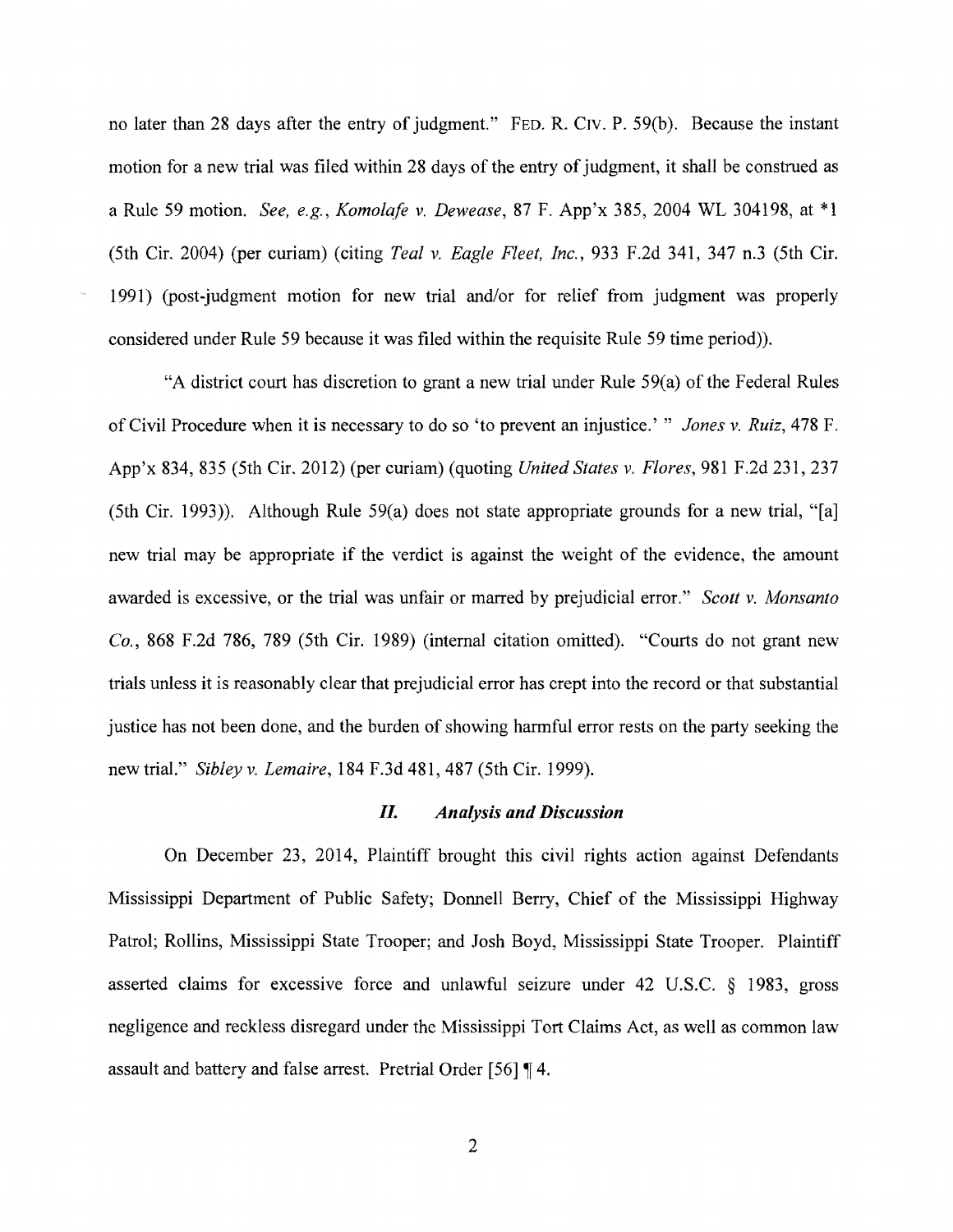On July 23, 2015, upon Defendants' Mississippi Department of Public Safety's and Donnell Berry's unopposed motion to dismiss, the Court dismissed Defendants Mississippi Department of Public Safety and Donnell Berry as parties due to Eleventh Amendment immunity and failure to state a 42 U.S.C. § 1983 claim against Defendant Donnell Berry in his individual capacity. The parties did not otherwise file any dispositive motions in the case. Subsequently, the Court entered the parties' Pretrial Order [56].

The following facts were established by the Pretrial Order: Plaintiff was arrested by State Trooper Rollins on June 28, 2013 and was subsequently charged with DUI refusal, resisting arrest, littering, and no insurance. Pretrial Order  $[56] \P (9(a)(1)–(2)$ . Trooper Rollins and Trooper Josh Boyd were acting within the course and scope of their employment with the Mississippi Highway Patrol during their encounter with Plaintiff on June 28, 2013. *Id.* **9**(a)(3).

The case proceeded to trial on March 27, 2017. The parties agreed to dismiss the state law claims; thus, the case proceeded to trial on the Section 1983 excessive force and unlawful seizure claims only. On March 28, 2017, the Court granted Defendant Josh Boyd's motion for judgment as a matter of law and entered judgment in his favor. See Ct.'s Final J. & Order Granting Mot. J. Matter of Law [58] at 1. However, the Court denied Defendant Rollins' motion for judgment as a matter of law. Later that same day, the jury returned a verdict finding that Defendant Rollins used excessive force and unlawfully seized Plaintiff; the jury awarded Plaintiff damages against Defendant Rollins in the amount of \$200,000.00.

On April 25, 2017, Defendant Rollins filed the present motion for judgment as a matter of law or, alternatively, for a new trial [70]. Defendant Rollins asserts essentially two grounds for relief: (1) "[t] here is no legally sufficient basis for a reasonable jury to find for Plaintiff... on his claims that Defendant Rollins used excessive force or that Defendant Rollins unlawfully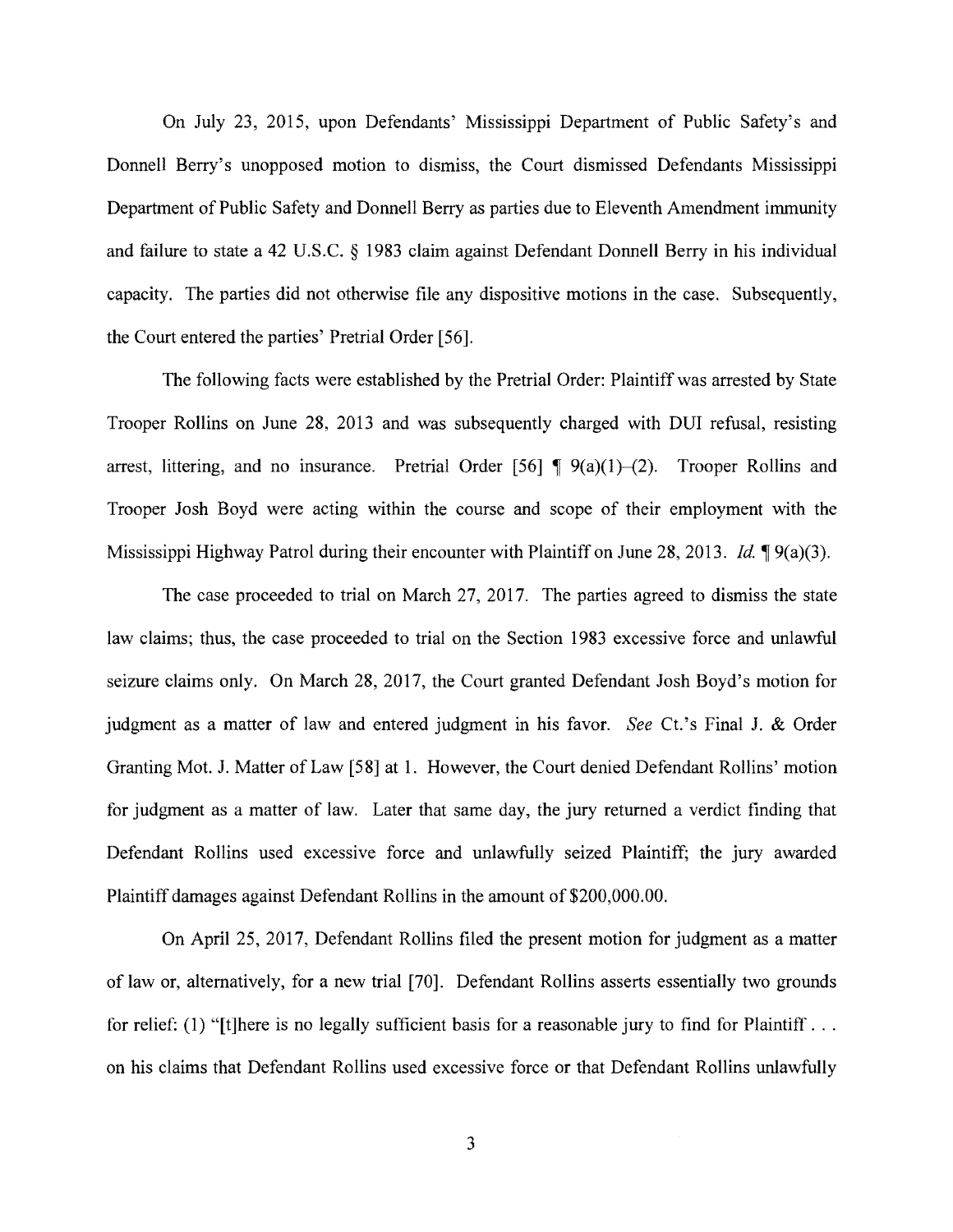arrested him"; and (2) "[t]here was evident confusion on the part of the jury as shown by the transcript excerpt ...." *See* Def. Rollins' Mot. J. Matter of Law, or, Alternatively for New Trial [70]  $\P$ [2-3. The Court examines each argument in turn.

## (1) Sufficiency of Evidence

First, Defendant Rollins argues the verdict and judgment should be set aside and judgment entered for Defendant Rollins due to insufficient evidence of excessive force and unreasonable seizure or that Defendant Rollins' conduct was objectively unreasonable.

Plaintiff argues in response that the jury verdict was supported by substantial evidence including the testimony of the parties in the case *sub judice.* The Court finds Plaintiff's arguments in this respect to be well taken. Evidence in the record supports the jury's finding of excessive force and unreasonable seizure.

"To establish a violation of the Fourth Amendment prohibition on excessive force, the plaintiff must [show]: '(1) an injury that (2) resulted directly and only from the use of force that was excessive to the need, and (3) the use of force  $\lceil \cdot \rceil$  was objectively unreasonable.'" See *Mathews* v. *Davidson,* 674 F. App'x 394, 395 (5th CiT. 2017), *as revised* (Jan. 9, 2017) (per curiam) (quoting *Bush v. Strain*, 513 F.3d 492, 500-01 (5th Cir. 2008)). Defendant Rollins does not make a specific argument that there was insufficient evidence to find Defendant Rollins liable on the excessive force claim. In any event, Plaintiff presented evidence at trial that Defendant Rollins stopped Plaintiff at a driver's license checkpoint on Highway 25 in Itawamba County, asked him to step outside of his vehicle, and initiated a struggle. Plaintiff testified at trial that Defendant Rollins repeatedly squeezed the keys in Plaintiff's pocket, put him in a head lock, took him to the ground, put all of his weight on Plaintiff, forced his body to the ground on gravel, and pushed his wrists toward his shoulder blades, injuring his shoulder. *See* Trial Tr.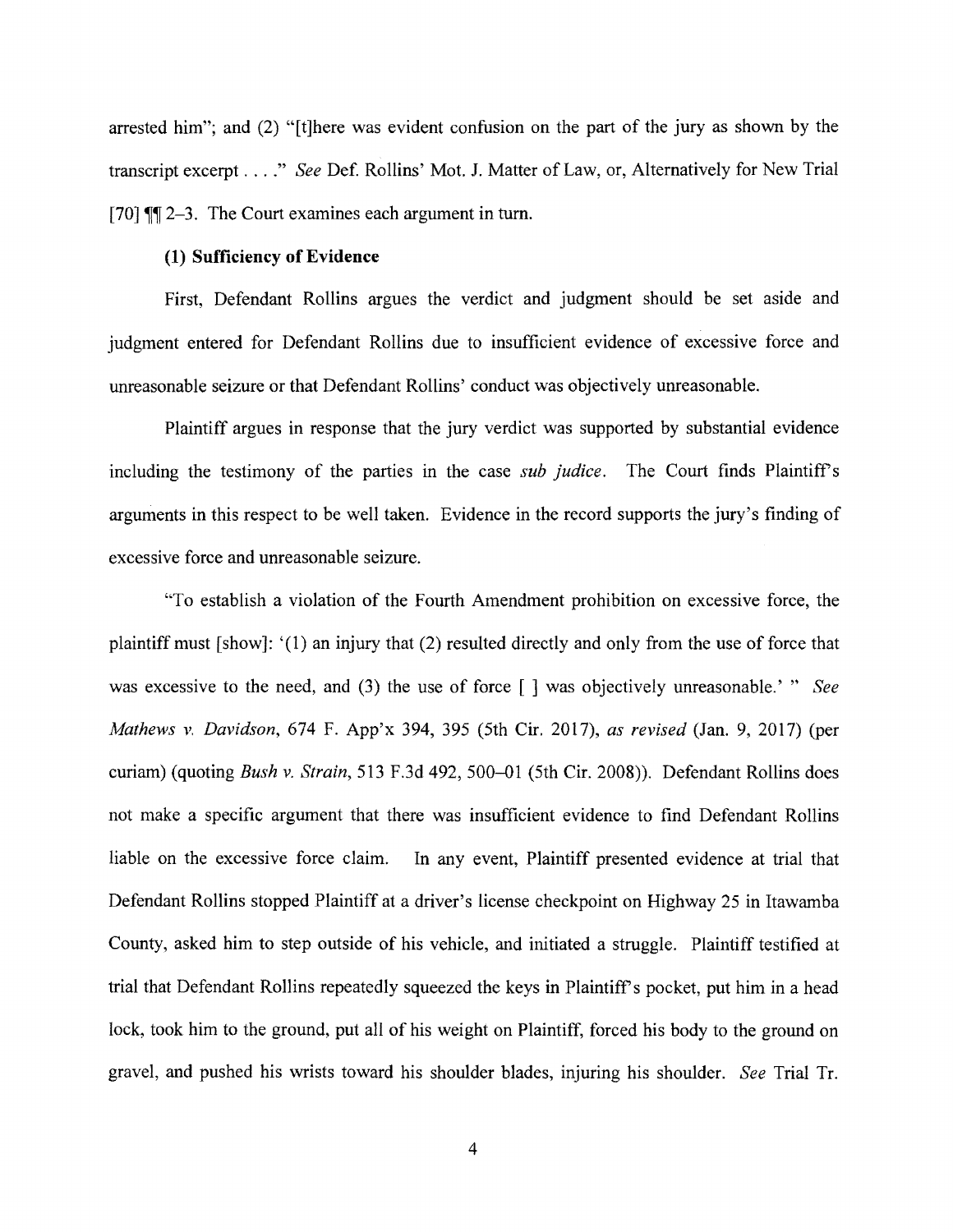Excerpt [67] at 15–20. In addition, Plaintiff and Defendant Rollins introduced photographs of Plaintiff's injuries following the incidents in question. *See* P-1-P-5; D-4. Plaintiff also introduced into evidence his medical bills. *See* P-10. Therefore, there was a legally sufficient evidentiary basis for a reasonable jury to find that Defendant Rollins used excessive force on Plaintiff.

The following are the elements of an unlawful seizure claim under the Fourth Amendment: "(a) a meaningful interference with her possessory interests in her property, which is (b) unreasonable because the interference is unjustified by state law or, if justified, then uncompensated." *Severance v. Patterson,* 566 F.3d 490, 502 (5th Cir. 2009). Defendant Rollins argues that probable cause justified his arrest of Plaintiff. In support of this, Defendant Rollins argues that it is undisputed that Plaintiff "threw his lit cigarette on the ground during his encounter with Defendant Rollins," which is a misdemeanor under Mississippi Code  $\S$  97-15-29(1) and that Plaintiff was properly arrested pursuant to Mississippi Code  $\S$  45-3-21(f). However, evidence at trial supports the jury verdict on unreasonable seizure. Defendant Rollins' testimony at trial indicated that he did not arrest Plaintiff for littering, but for driving under the influence. In addition, Plaintiff testified at trial that he picked up the cigarette and placed it back in his truck at Defendant Rollins' request, and evidence demonstrated that the citation for litter was dismissed after a trial on the merits in Justice Court. *See* Trial Tr. Excerpt [67] at 14. The jury further heard testimony from Plaintiff, Justin Parker, Kayla Parker, Constable Doug Leslie and Defendant Josh Boyd that Plaintiff was not impaired or intoxicated on the night in question. Therefore, there was a legally sufficient evidentiary basis for a reasonable jury to find that Defendant Rollins unreasonably seized Plaintiff.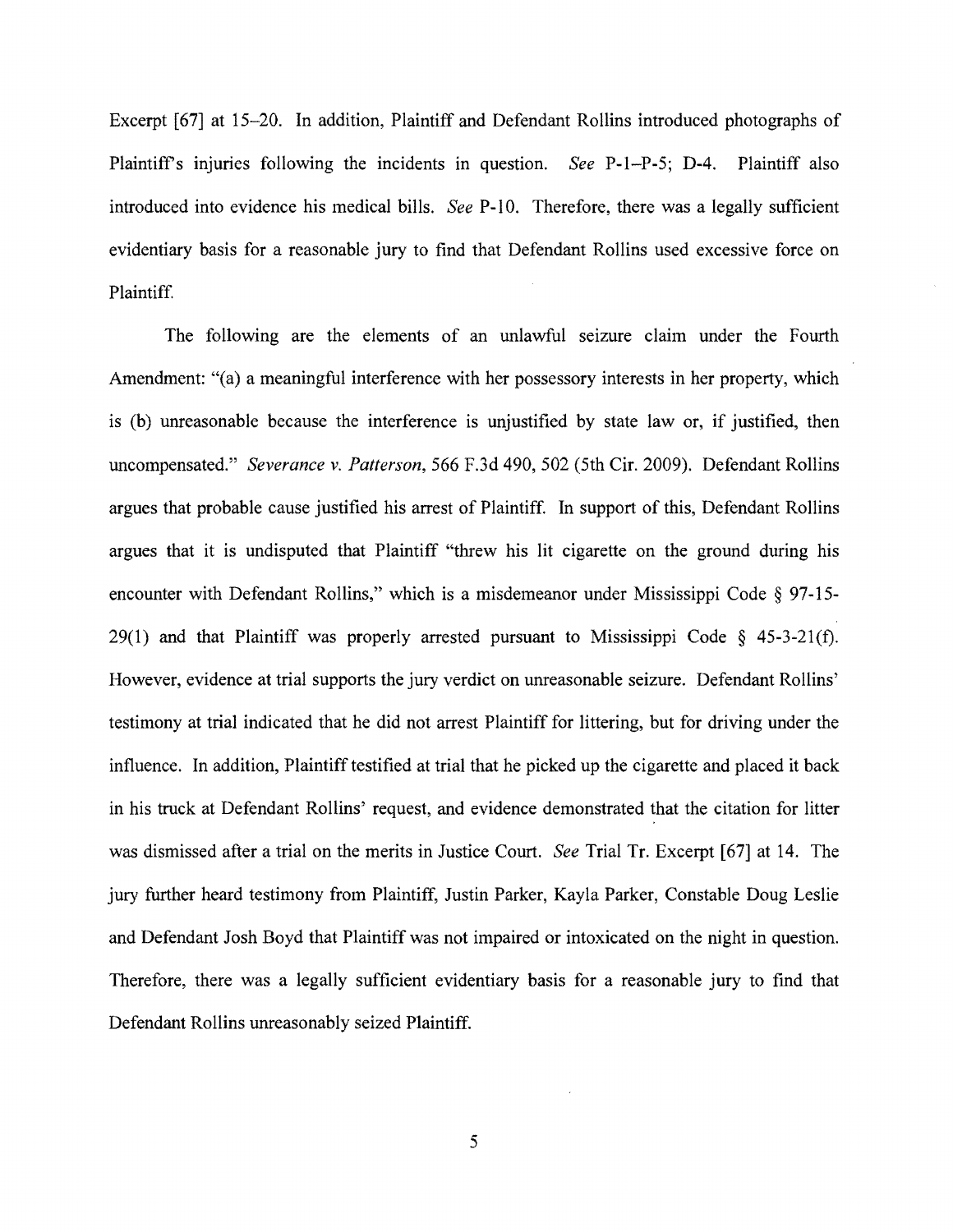## **(2) Jury Note**

Second, Defendant Rollins argues that the jury was confused on what constituted a lawful arrest, that the jury note reveals this confusion, and that Defendant Rollins had probable cause to arrest Plaintiff for littering. Defendant Rollins requests that the Court grant a new trial on this basis.

Plaintiff argues in response that the jury note did not show confusion and further argues that the parties and the Court agreed on all jury instructions, the fonn of the verdict, and the Court's written response to the jury note. The Court finds that Plaintiff's arguments are well taken.

During jury deliberations, the jury had a note delivered to the Court. The Court read into the record the note from the jury which stated as follows:

> In regards to suspicion of alcohol use and refusal to take a portable breathalyzer, what constitutes a lawful arrest?

> Is refusing a portable breathalyzer cause for arrest? Is going to the station to take the breath test considered to be an arrest?

Trial Tr. Excerpt [70-1] at 2; Jury Note [62] at 1. The transcript indicates the Court stated to counsel for Plaintiff and Defendant Rollins: "We can bring [the jury] back in the courtroom, just read the whole jury charge to them, but that ... doesn't speak to these specific questions. I don't think we've got anything like that in the jury charge." Trial Tr. Excerpt [70-1] at 2. Counsel for Defendant Rollins responded to the Court: "I don't think we do either. . . . I think just a note back to them saying that you have been instructed as to the law in this case  $-$  as to the law to apply in this case." *Id.* at 2-3. The Court then read on the record its written response to the jury note: "I cannot reply to your specific questions. Please rely on your recollection of the evidence